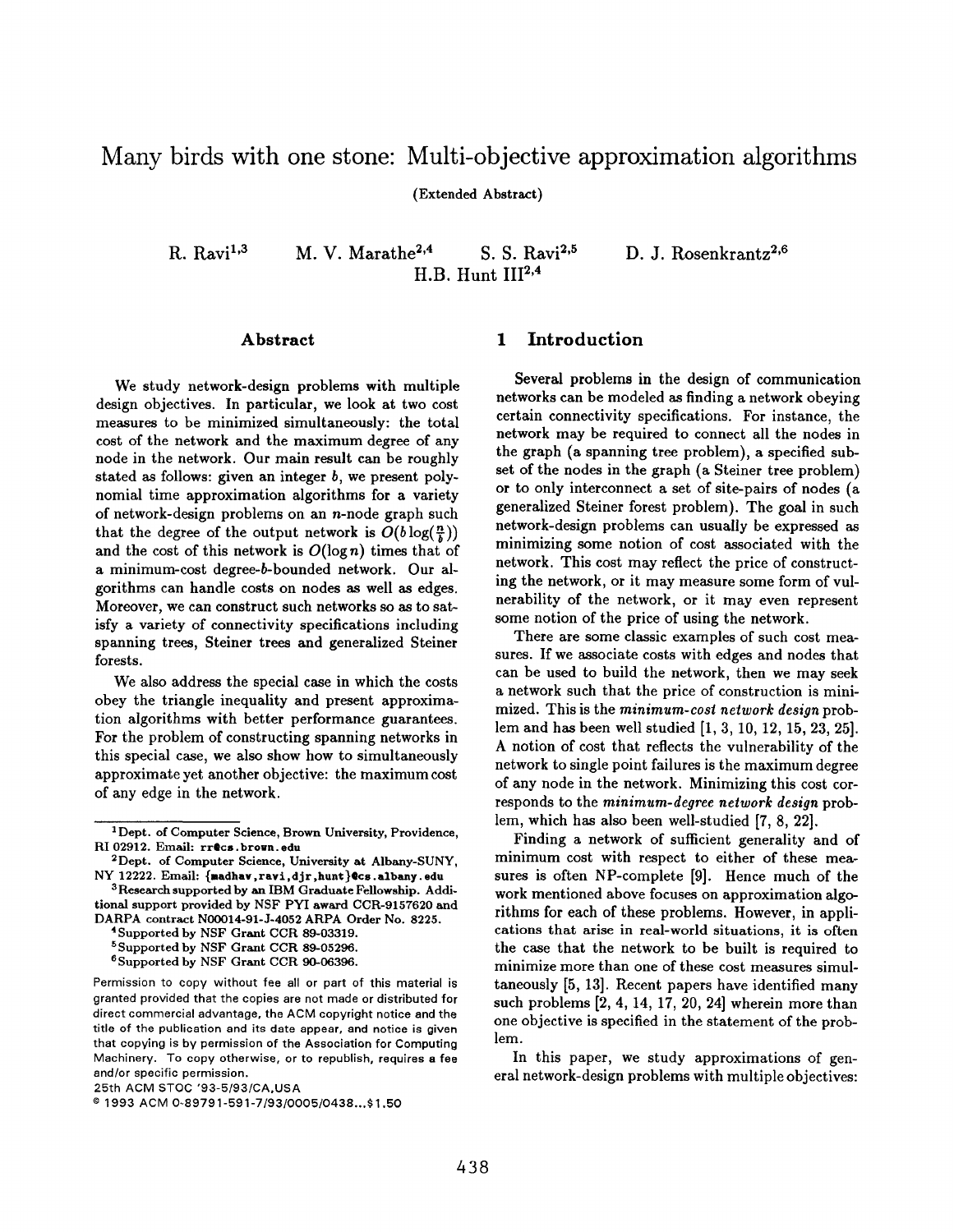minimizing the total cost of the network subject to a constraint on the degree of any node in the network. We also examine the case of cost functions obeying the triangle inequality and provide algorithms with better performance guarantees in this case.

# Degree-bounded minimum-cost network design

We call the following the b-MST problem: Given an undirected edge-weighted graph and an integer  $b \geq 2$ , find a spanning tree in which the maximum degree of any node is at most  $b$  and the total cost is minimum. We assume that the edge-weights are nonnegative and integral. It is straightforward to show that this problem is NP-complete by a reduction from the Hamiltonian path problem. To examine what kind of approximations we can hope for, we first make the following simple observation.

Observation 1.1 For any fixed rational number  $R >$ 1, finding a spanning tree of  $G$  of maximum degree at most b and of total cost at most R times that of a minimum-cost degree-b-bounded spanning tree of G is NP-hard.

Given this difficulty in conforming to the degree restriction in any approximate solution, we set our goals a little lower and seek a solution that is approximate in terms of both the objectives. We present the first such result for approximating the b-MST problem.

Theorem 1.2 There is a polynomial algorithm that, given an undirected graph G on n nodes with nonnegative costs on its edges, and a degree bound b, constructs a spanning tree of maximum degree  $O(b \log \frac{n}{b})$  and of cost at most  $O(\log \frac{n}{k})$  times that of the minimum-cost b-bounded spanning tree of G.

Our techniques generalize to the case of constructing Steiner trees as well as generalized Steiner forests. Given an undirected graph and a subset of the nodes called terminals, a Steiner tree for the terminals is a subgraph spanning the terminals. Agrawal, Klein and Ravi [1] consider a generalization of Steiner trees called generalized Steiner forests. Given an undirected graph and a set of site-pairs of nodes, a generalized Steiner forest for the site-pairs is a subgraph in which there is a path between every site-pair. In [1], they provide the first approximation algorithm for finding minimum-cost generalized Steiner forests. A b bounded generalized Steiner forest for the site-pairs is a generalized Steiner forest for the site-pairs in which the maximum degree of any node is at most  $b$ . We can extend Theorem 1.2 as follows.

Theorem 1.3 There is a polynomial-time algorithm that, given an undirected graph G with nonnegative

 $costs$  on its edges, a set of site-pairs of nodes, and  $a$ degree bound b, constructs an  $O(b \log \frac{k}{b})$ -bounded generalized Steiner forest for the site-pairs of cost at most  $O(\log \frac{k}{k})$  times that of the minimum-cost b-bounded generalized Steiner forest for the site-pairs. Here k: represents the number of nodes of G that are sites.

Goemans and Williamson [10], building on the work of Agrawal, Klein and Ravi [1], consider a class of constrained forest problems for which the generalized Steiner forest problem is a prototypical example. Our techniques directly extend to approximating degree bounded minimum-cost networks of this general form. However we omit a description of these extensions in this abstract.

## Extension to the node-weighted case

We can strengthen each of the results above by considering nonnegative costs on the nodes and aiming to find a small degree network of minimum total cost, However, the performance guarantee on the cost of the solution worsens slightly as a result of this generalization.

The case of spanning trees treated in Theorem 1.2 is less interesting in the case of node-weighted graphs since every node must be included in the solution. This problem then reduces to computing a minimumdegree spanning tree that has been well-studied [7, 8].

We focus our attention on the more interesting case of Steiner trees. Recently, Klein and Ravi [15] have presented the first polynomial-time approximation algorithm for node-weighted Steiner trees. The performance guarantee of their approximation algorithm is logarithmic in the number of terminals specified in the problem. Using recent results on the hardness of approximating the set-cover problem [19], they show that the performance guarantee is nearly best-possible (within a constant factor) unless  $NP = \tilde{P}$ . <sup>7</sup> We extend the techniques of Klein and Ravi [15] to the case when the degree of the Steiner tree is also required to be bounded and derive the following analogue of Theorem 1.2.

Theorem 1.4 There is a polynomial-time algorithm that, given an undirected graph G on n nodes with nonnegative costs on its nodes, a subset of k nodes called terminals, and a degree bound b, constructs a Steiner tree spanning all the terminals, of maximum degree  $O(b \log(\frac{k}{k}))$  and of cost at most  $O(\log k)$  times that of the minimum-cost b-bounded Steiner tree of G spanning the terminals.

Note that a Steiner tree problem with costs on nodes and edges can be transformed to one with costs

<sup>&</sup>lt;sup>7</sup>Here we use  $\tilde{P}$  to mean the complexity class Deterministic Quasi-polynomial time, or  $DTIME[n^{polylog n}].$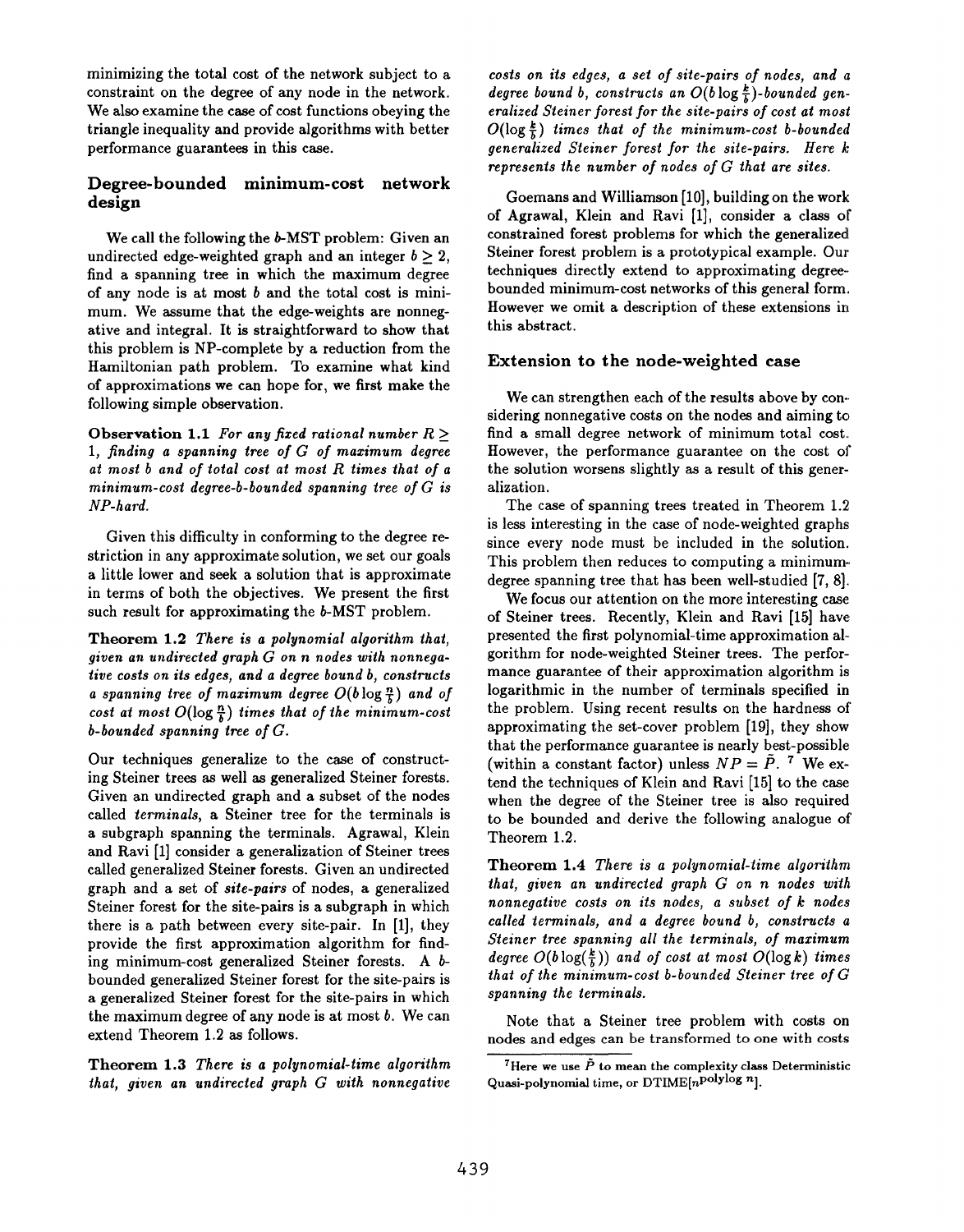only on the nodes: replace every edge  $e = (u, v)$  of cost  $c(e)$  by two edges  $(u, x_e)$  and  $(x_e, v)$  where  $x_e$  is a new node of cost  $c(e)$ . Thus the above theorem is a strict generalization of Theorem 1.2.

As before, we can extend the above theorem to generalized Steiner forests and to more general constrained forest problems addressed in [1, 10].

## An application

Theorem 1.3 has an important application. We can use this theorem to provide a polynomial-time approximation algorithm for a class of minimum-degree forest problems considered by Ravi, Raghavachari and Klein in [22]. In [22], they address the problem of finding two-edge-connected spanning subgraphs and one-connected networks of a general form (introduced in [10]) such that the maximum degree is minimum. They provide slightly super-polynomial approximation algorithms for these problems. A prototypical example of the one-connected network problem is the minimum-degree generalized Steiner forest problem: given an undirected graph with site-pairs of nodea, find a generalized Steiner forest for the site-pairs in which the maximum degree is minimum. The techniques in [22] can be adapted to provide polynomialtime approximation algorithms with performance ratio  $\Omega(n^{\epsilon})$  for any constant  $\epsilon > 0$ . We can improve the approximation factor achievable in polynomialtime for this problem by an application of Theorem 1.3.

Theorem 1.5 There is a polynomial-time algorithm that, given an undirected graph G on n nodes and a set of site-pairs of nodes, constructs a generalized Steiner forest for the site-pairs in which the maximum degree of any node is at most  $O(\delta^* \log \frac{k}{\delta^*})$ . Here k is the number of nodes of G that are sites and  $\delta^*$  is the minimum degree of any generalized Steiner forest for the site-pairs.

#### Approximations under triangle inequality

One way to circumvent the difficulty exhibited in Observation 1.1 is to consider more structured cost functions on the edges. In this direction, we turn to the case of cost functions on the edges satisfying the triangle inequality. The underlying graph is assumed to be complete with costs only on the edges and these costs obey the triangle inequality. Define the bottleneck cost of a network to be the maximum cost of any edge in it. In this case, we present approximations that strictly conform to the degree restriction in the input problem and approximate the bottleneck cost of the output network as well. We introduce a shortcutting technique to prove the following theorem.

Theorem 1.6 There is a polynomial-time algorithm that, given an undirected graph with edge costs satisfying the triangle inequality and an integer  $b \geq 3$ , outputs a spanning tree in which the maximum degree of any node is b, the total cost of the tree is at most  $(2 - \frac{(b-2)}{(n-1)})$  times that of a minimum spanning tree, and the bottleneck cost is at most twice that of the minimum-bottleneck spanning tree.

If we insist on a Hamiltonian path (i.e., require  $b = 2$ ) or a Traveling Salesperson (TSP) tour, then the simple short-cutting heuristic of Rosenkrantz, Stearns and Lewis [23] provides a TSP tour of cost at most  $2(1-\frac{1}{n})$ times that of a minimum spanning tree (MST) in an n-node graph. Deleting an edge from this tour gives a Hamiltonian path with the same guarantee. But there is no guarantee on the bottleneck cost of the tour. We tailor our short-cutting technique to obtain a TSP tour with small total cost as well as small bottleneck cost.

Theorem 1.7 There is a polynomial-time algorithm that, given a undirected graph with edge costs satisfying the triangle inequality, outputs a TSP tour of total cost at most four times the cost of a MST and of bottleneck cost at most eight times that of a minimum bottleneck-cost spanning tree.

We can extend Theorem 1.6 to higher-connected networks as follows.

Theorem 1.8 There is a polynomial-time algorithm that, given an undirected graph with edge costs satisfying the triangle inequality, an integer  $k > 2$  (the nodeconnectivity requirement), and an integer  $b \geq k+1$ (the degree bound), outputs a k-connected spanning subgraph of G in which the degree of any node is at most b, the total cost of all the edges in the subgraph is at most  $4(k + 1)$  times that of the minimumcost k-connected subgraph, and the bottleneck cost of the subgraph is at most 8k times that of a minimum bottleneck-cost spanning tree.

This theorem is proved by using short-cuts that induce higher-connected graphs.

In the next section, we discuss related work. Then we present the algorithm for approximating degreebounded edge-weighted networks, and prove Theorem 1.2. We present the algorithm for degree-bounded node-weighted networks in the following section. Finally, we outline the algorithms for the problems under triangle inequality.

## 2 Related work

While there has been much work [1, 7, 8, 10, 11, 12, 21, 22, 25] on finding minimum-cost networks for each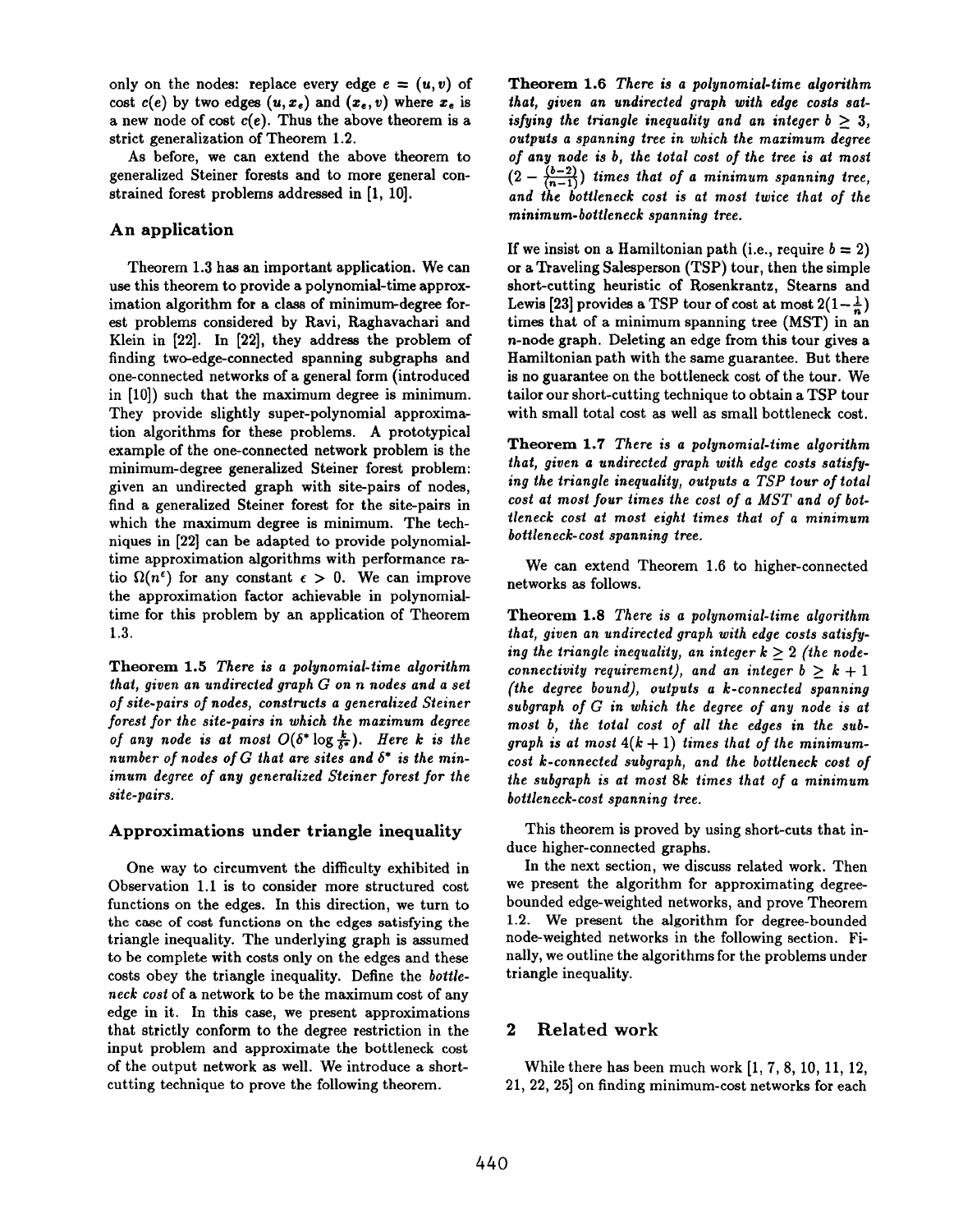of the cost measures that we simultaneously minimize, there has been relatively little work on approximations for multi-objective network-design. In this direction, Bar-Ilan and Peleg [4] considered balanced versions of problems of assigning network centers. In the balanced version, a budget is imposed on the number of nodes that any center can service. They extend existing approximation algorithms for center problems to the balanced versions. Lin and Vitter [17] provide approximations for the s-median problem where s median nodes must be chosen so as to minimize the sum of the distances from each vertex to its nearest median. The solution they output is approximate in terms of both the number of median-nodes used and the sum of the distances from each vertex to the nearest median.

Other researchers have addresses multi-objective approximation algorithms for problems arising in areas other than network design. Agrawal, Klein and Ravi [2] provide an approximation algorithm for finding an elimination ordering for sparse Gaussian elimination to simultaneously minimize the fill-in, the total operation count and the elimination height. Khuller, Raghavachari, and Young [14] provide an algorithm for finding a rooted spanning tree of weight at most a constant times that of a MST such that the distance in this tree from the root is at most a constant times the distance in the input graph. Shmoys and Tardos [24] study the problem of scheduling unrelated parallel machines with costs associated with processing a job on a given machine. Given a budget on the cost of the schedule, they present an approximation algorithm for minimizing the makespan of the schedule. Mitchell, Piatko and Arkin [20] study bicriteria optimization problems arising in computational geometry.

# 3 Approximating both the degree and cost: the edge-weighted case

In this section, we sketch a proof of the results on edge-weighted degree-bounded networks.

## 3.1 Background

In this section, we describe some background material on a degree constrained subgraph (DCS) problem. The general DCS problem can be stated as follows: Given an undirected graph with nonnegative costs on the edges, and an integer-valued function  $f$  defined on the vertices of the graph, find a minimum-cost subgraph (if any) such that the degree of any vertex  $v$  in this subgraph is  $f(v)$ . This problem is also referred to as the f-factor problem [18], and is known to be polynomially solvable [6, 18]. The following variant of this problem is also known to be polynomially solvable using matching techniques [18]. Denote the degree of a node v in a subgraph H by  $deg_H(v)$ .

Fact 3.1 [18] (b-bounded even DCS problem) The following problem has a polynomial-time solution: Given an undirected graph  $G = (V, E)$  such that  $V = S \cup T$ and  $S \cap T = \emptyset$ , and an integer  $b > 2$ , find a subgraph H (if one exists) of G of minimum cost such that

- for all vertices  $v \in T$ , we have  $deg_H(v) = 1$ , and
- for all vertices  $v \in S$ , we have  $0 \leq \deg_H(v) \leq b$ and  $deg_H(v) \equiv 0$  (mod 2).

The b-bounded even DCS problem described above is a generalization of the  $T$ -join problem [6]. When  $b$ is allowed to be unbounded, this problem reduces to the T-join problem.

We now recall a tree decomposition result proved in [15].

Claim 3.2 Let  $T$  be a tree with an even number of marked nodes. Then there is a pairing  $(v_1, w_1), \ldots, (v_k, w_k)$  of the marked nodes such that the  $v_i - w_i$  paths in T are edge-disjoint.

Any minimal solution to the b-bounded even DCS problem is a forest in which each tree contains an even number of nodes of T. Applying the above claim to each tree in such a solution we have the following.

Proposition 3.3 Let H be any subgraph satisfying the conditions in Fact 3.1. Then there is a pairing of the nodes of  $T$  in  $H$  such that there are edge-disjoint paths in H between each pair of vertices.

We use the above results in the proof of the performance guarantee.

#### 3.2 The approximation algorithm for  $b$ -MST

We now describe the algorithm referred to in Theorem 1.2. We use b to denote the degree bound specified in the problem, and  $OPT_b$  to denote the minimum cost of any b-bounded spanning tree of the input graph.

#### **Overview**

Our algorithm follows the same skeletal outline as an early algorithm [7] of Fürer and Raghavachari for approximating the minimum-degree spanning tree. However, we generalize it to ensure that the cost of the solution chosen is small as well.

The algorithm works in  $O(\log \frac{n}{b})$  iterations where n is the number of nodes in the original graph. To begin with, the solution subgraph is empty and each node is in a connected component by itself in the current solution. At each iteration, we add edges between the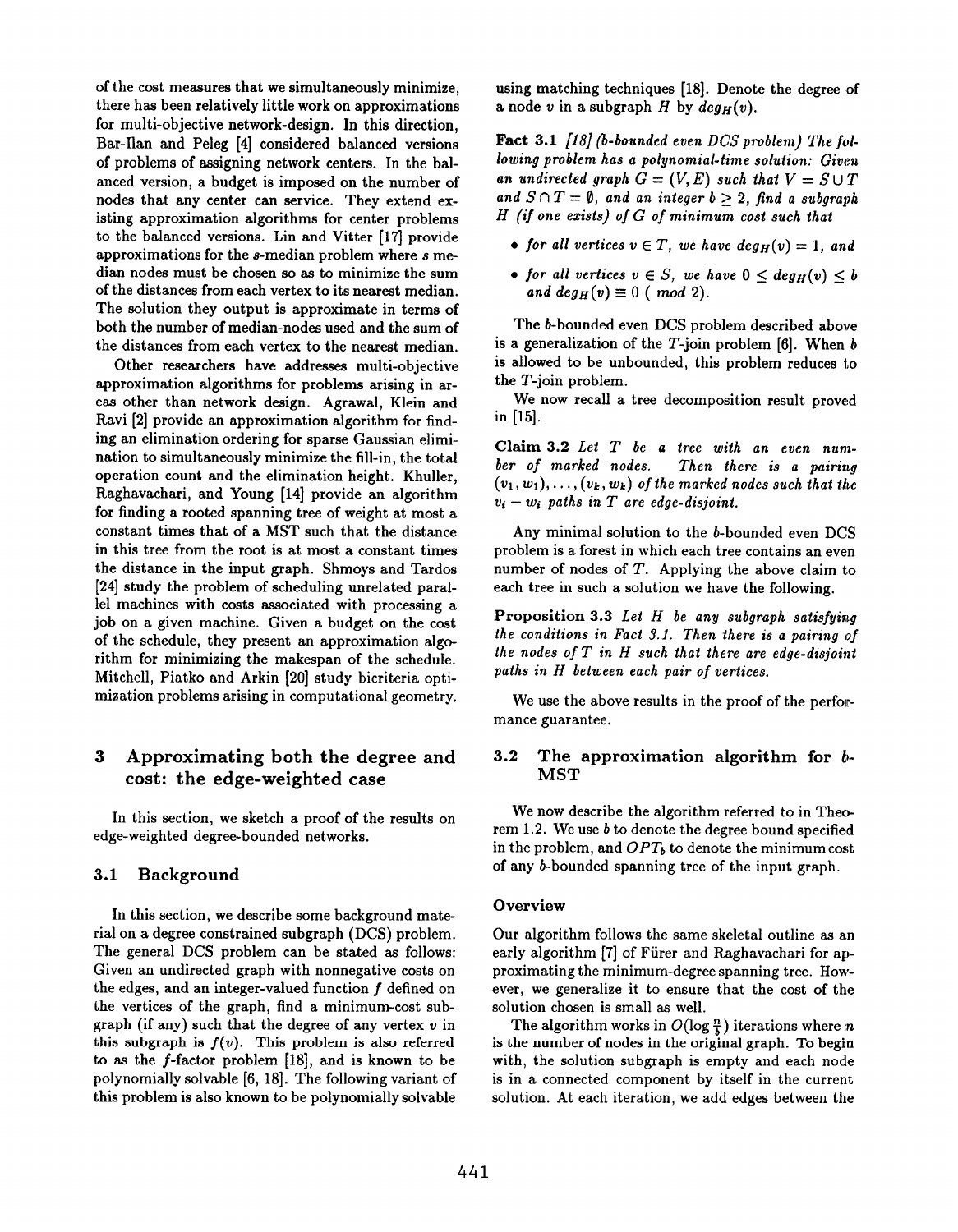components, thus reducing the number of connected components in the current solution by a factor of half. When the number of connected components falls to  $O(b)$  we run a standard MST algorithm to connect up all these components. Thus there are  $O(\log \frac{n}{b})$  iterations in all. We also ensure that in each iteration, the degree of any node in the graph increases by at most  $O(b)$  and the set of edges added has cost at most  $OPT_b$ . Thus we prove the bound on the degree and the cost of the solution subgraph as stated in Theorem 1.2.

## The Algorithm

- 1 Initialize the set of edges in the solution subgraph  $F := \emptyset$ , and the iteration count  $i := 1$ .
- 2 Repeat until the number of connected components of  $(V, F)$  is  $O(b)$
- 3 Let  $C = \{C_1, \ldots, C_p\}$  be the set of connected components of  $(V, F)$ .
- 4 Construct an auxiliary graph  $G_i$  as follows.
- 5 The node set of  $G_i$  is  $V \cup C$ .
- 6 We now describe the edges included in  $G_i$ : Between all the nodes of V in each connected component  $C_i \in \mathcal{C}$ , include edges of zero-cost to form a clique in  $G_i$ .

Let  $E' \subseteq E$  represent the set of edges of G whose endpoints are in different components in C. For each edge  $e = (u, v) \in E'$ of cost  $c(e)$ , include four edges in  $G_i$ : let  $u \in C_u$  and  $v \in C_v$ . We include the edges  $(u, v), (u, C_v), (v, C_u)$  and  $(C_u, C_v)$ , each of cost  $c(e)$ , in  $G_i$ .

- 7 If  $|C|$  is odd, we include an extra dummy node z in C and include zero-cost edges between z and every  $C_j \in \mathcal{C}$  in  $G_i$ .
- 8 Find a 2b-bounded even DCS of  $G_i$  with nodes in V having even degree (between O and 2b) and the nodes in  $C$  having degree one.
- 9  $F := F \cup$  the set of edges of G found by the DCS algorithm in Step 8.
- 10  $i:=i+1.$
- 11 The number of connected components of  $(V, F)$ is now  $O(b)$ . Contract each of these connected components to single nodes and find a MST of these nodes. Add the edges of this MST to the set F.
- 12 Output a spanning tree of  $(V, F)$

Note that at each iteration, the solution to the DCS problem may contain one or more copies of an edge  $e \in E'$ . In any case, in Step 9, we include only one copy of such an edge in the set  $F$ .

#### 3.3 Performance Guarantee

We prove the performance guarantee using a series of lemmas.

At each iteration, applying Proposition 3.3 to the solution to the DCS problem in Step 8, we can derive a pairing of the connected components in  $\mathcal C$  such that there are paths between these pairs in the solution. Thus at each iteration, the number of connected components of  $(V, F)$  reduces by a factor of half. Using this observation, it is essy to prove the following.

Lemma 3.4 The total number of iterations of the above algorithm is  $O(\log \frac{n}{b})$ .

The following lemma is proved using the constraint on the degree of the nodes in the subgraph added at each iteration of the algorithm.

Lemma 3.5 The degree of the spanning tree output by the above algorithm is  $O(b \log \frac{n}{k})$ .

Lemma 3.6 At each iteration i of the algorithm, the cost of the solution to the DCS problem in Step 8 in this iteration is at most  $OPT_b$ .

Proof: This is trivial to see in the last iteration of the algorithm since a  $b$ -MST of cost  $OPT_b$  induces a spanning tree on the remaining  $O(b)$  components of cost at most  $OPT_b$ . For every other iteration i of the algorithm, we show that there exists a solution of cost at most  $OPT_b$  to the DCS problem set up in the iteration.

To construct a feasible solution of value at most  $OPT_b$  for the DCS problem on  $G_i$ , consider a minimum-cost b-bounded spanning tree  $T^*$  of cost  $OPT_b$ . Let  $C_i$  represent the set of connected components in  $C$  at the beginning of iteration  $i$ . For each component in  $C_i$ , contract all the nodes in it to form a single supernode representing this component. It is easy to derive a subgraph  $T_i$  of  $T^*$  such that  $T_i$  is a spanning tree on the supernodes  $\mathcal{C}_i$ . The cost of  $T_i$  is at most  $OPT_h$ .

We use the edges of  $T_i$  to construct a solution to the DCS problem set up in Step 8. Assume for the sake of simplicity that  $|\mathcal{C}_i|$  is even.<sup>8</sup> Applying Claim 3.2 to the tree  $T_i$  with all the supernodes marked, we can find a pairing  $P$  of all the components in  $C_i$  such that the paths in  $T_i$  between the pairs are edge-disjoint. We convert these paths into a feasible solution to the DCS problem as follows:

(i) First, consider all pairs of components in  $P$  such that the path between them in  $T_i$  is a single edge. Let  $C_u$ ,  $C_v$  be such a pair joined by an edge

<sup>&</sup>lt;sup>8</sup>The case when  $|\mathcal{C}_i|$  is odd can be treated similarly by adding the dummy node included in Step 7 in the set  $C_i$ .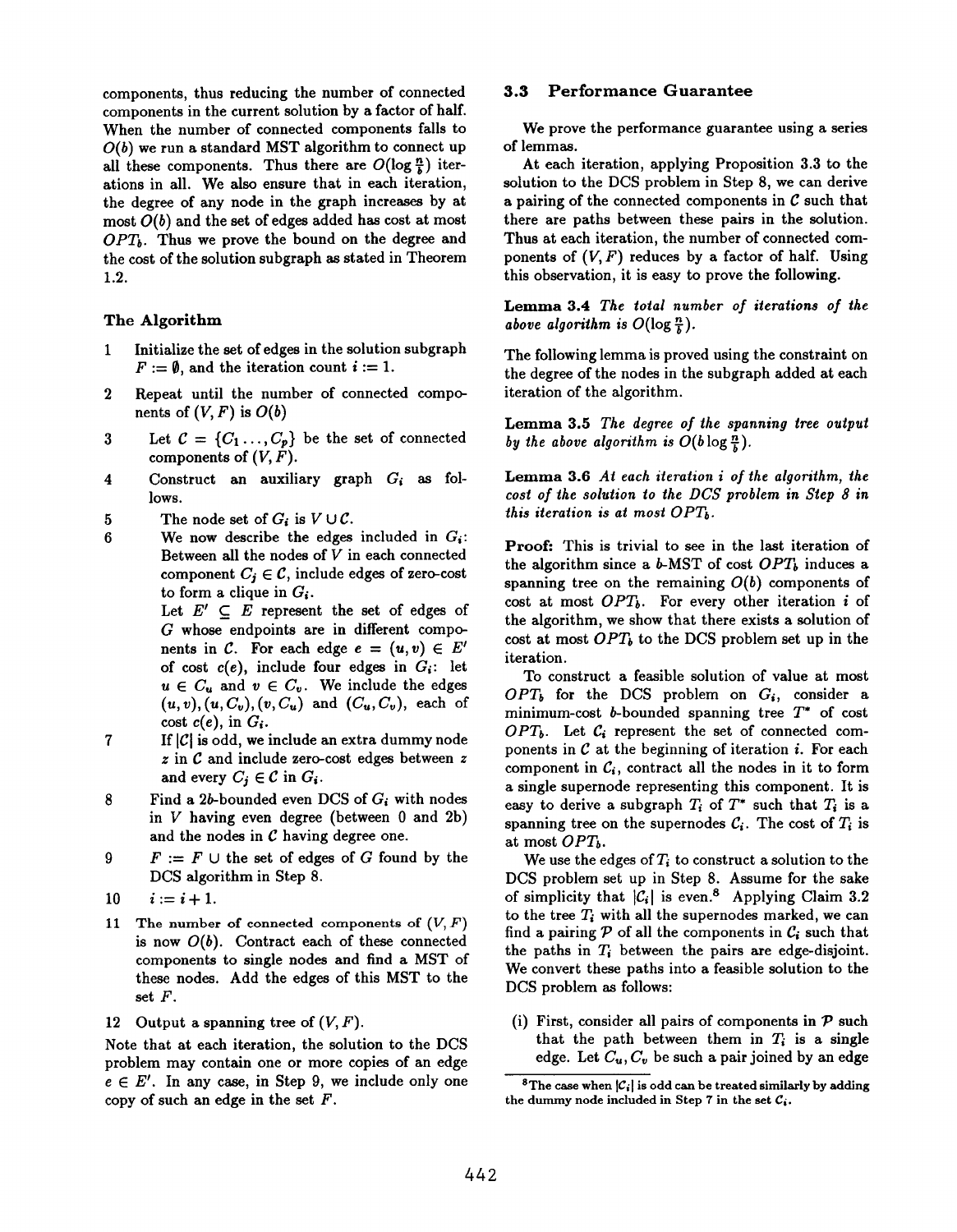$(u, v) \in E'$ . By the construction in Step 6 of the algorithm, there is an edge  $(C_u, C_v)$  of cost  $c(e)$ in  $G_i$ . We include this edge  $(C_u, C_v)$  of cost  $c(e)$ . in the DCS solution.

(ii) Then we consider pairs of components in  $\mathcal P$  between which the paths in  $T_i$  consist of more than a single edge. Let  $C_x, C_y$  be such a pair and let the path between them in  $T_i$  be  $(C_x, C_1), (C_1, C_2), \ldots, (C_q, C_y)$ . For each edge in this path, there is a corresponding edge in  $T^*$ from which this edge is derived. Let these edges in  $T^*$  be  $(v_x, v_{1,in}), (v_{1,out}, v_{2,in}), \ldots, (v_{q,out}, v_y)$ respectively. Note that for  $1 \leq j \leq q$ , both  $v_{j,in}$ and  $v_{j,out}$  are in the component  $C_j$  but they may be two distinct vertices. However there is a zerocost edge in  $G_i$  joining them. Thus, using these edges, we can form a path  $P_{x,y}$  in  $G_i$  between every such pair  $C_x$ ,  $C_y$  in  $\mathcal P$ . We then take the modulo two sum of all these paths <sup>9</sup> and include this subgraph in the DCS solution.

It is routine to verify that the set of edges identified above form a valid solution to the DCS problem and that the cost of this solution is at most  $OPT_b$ . This completes the proof of Lemma 3.6.  $\Box$ 

Combining Lemmas 3.4, 3.5 and 3.6 gives Theorem 1.2.

# 4 Approximating both the degree and cost: the node-weighted case

In this section, we present the algorithm for nodeweighted networks and prove Theorem 1.4.

## 4.1 The algorithm for node-weighted networks

The algorithm maintains a set  $S$  of nodes and a set  $F$  of edges. Initially  $S$  contains all the terminals and  $F$  is empty. During the course of the algorithm, the connected components of the graph  $(S, F)$  are nodedisjoint trees containing all the terminals. Define a connected component of  $(S, F)$  to be active if it contains at least one terminal and does not contain at least one terminal.

As in Section 3, the algorithm works in  $O(\log(\frac{k}{k}))$ iterations. However, in each iteration, instead of a DCS problem we follow the approach of Klein and Ravi [15]: we run a greedy algorithm to choose a subgraph of small degree and node-cost whose addition to the current solution reduces the number of connected components of  $(S, F)$  by a constant factor. As before, we use  $OPT_b$  to denote the minimum cost of any b-bounded Steiner tree of the input graph. In the algorithm, we use the term "shortest path" between two vertices to mean the minimum node-cost of any path between the vertices excluding the costs of these vertices.

#### The Algorithm

8

9

- 1 Initialize S to be the set of terminals, and F to be the empty set.
- 2 Repeat while there are active components in  $(S, F)$
- 3 Let  $\mathcal C$  be the set of active components of  $(S, F)$ . Let  $C = \{C_1 \ldots, C_q\}$  where  $q = |\mathcal{C}|$ . Let  $G' :=$ G.
- 4 Repeat while the number of active components in  $(S, F)$  is greater than  $\frac{1+q}{12}$  (If  $q = O(b)$ , then we run this iteration until there are no activ components. )
- 5 Let  $V'$  be the nodes in  $G'$ .
- 6 Construct an auxiliary complete bipartite graph  $H$  from  $G'$  as follows.
- 7 The node set of H is  $V' \cup C$ . The cost of a node v is zero if  $v \in S$ , otherwise it is as specified in the input graph  $G$ .
	- The edge  $(v, C_j)$  in H is assigned cost  $c(v, C_i)$  equal to that of a shortest path from v to any node in  $C_j$  in  $G'$ .
	- Find a node  $v \in V'$  in the graph H minimizing the ratio

$$
\min_{2 \leq r \leq b+1} \quad \min_{\{C_1,\ldots,C_r\} \subseteq \mathcal{C}} \frac{c(v) + \sum_{j=1}^r c(v,C_j)}{r}
$$

- 10 Let v be the node and  $C_1, \ldots, C_r$  be the components in  $C$  chosen in the previous step of the algorithm. Let  $P_1, \ldots, P_r$  be a set of shortest paths in  $G'$  connecting v to  $C_1, \ldots, C_r$  respectively. Add an acyclic subgraph of  $\bigcup_{j=1}^r P_j$ to the current solution  $(S, F)$  so as to merge  $C_1, C_2, \ldots, C_r$  into one. Update  $\mathcal{C}$ .
- 11 For every node  $v \in V'$ , if the degree of the node using edges added in this iteration is between  $2b$  and  $3b$ , delete this node from  $G'$ . In the last iteration, i.e., when  $q = O(b)$ , we ignore this step and delete no nodes from G'.
- 12 The number of active components in  $(S, F)$  is now at most  $\frac{11q}{12}$ . We go on to the next iteration.
- 13 Output  $(S, F)$  as the solutio

It is easy to implement Step 9 as shown by Klein and Ravi in  $[15]$ . For each node v, define the quotient  $cost$  of  $v$  to be the minimum value of the ratio in Step 9 achieved by this node. To find the quotient cost of

 $9$ An edge is in the modulo two sum only if it occurs in an odd number of the paths that are being summed.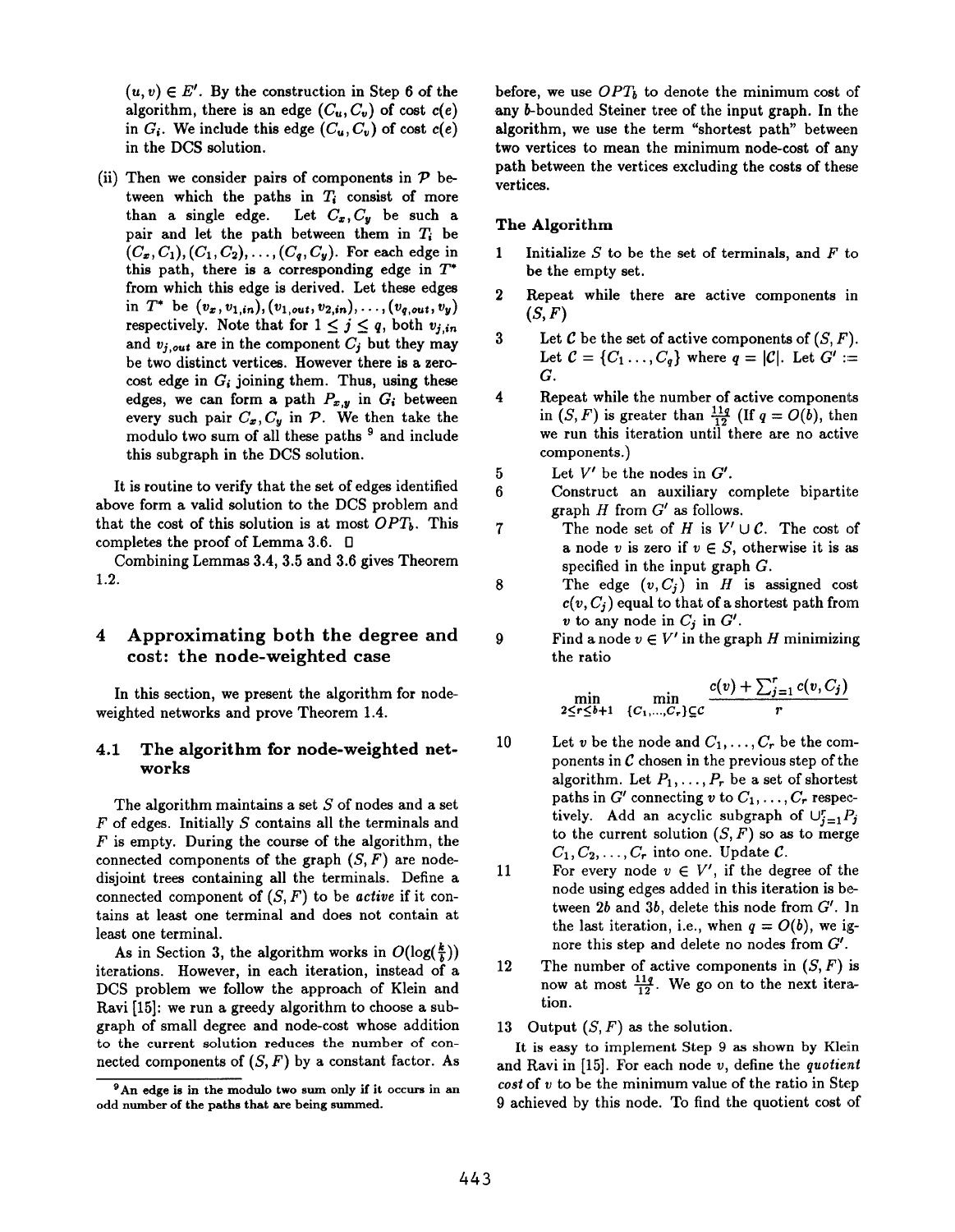v, we can order the components in C as  $C_1, C_2, C_3, \ldots$ in nondecreasing order of  $c(v, C_j)$ . In computing the quotient cost of  $v$ , it is sufficient to consider subsets of C of the form  $\{C_1, C_2, \ldots, C_j\}$  where  $2 \leq j \leq b+1$ . Thus the quotient cost for a given vertex can be computed in polynomial time; by computing the quotient cost for each vertex, we can determine the minimum quotient cost, and thus carry out Step 9 in polynomial time.

#### 4.2 Performance guarantee

We prove the performance guarantee using a series of lemmas. As in Section 3, the following two lemmas can be easily proved.

Lemma 4.1 The number of iterations of the algorithm is  $O(\log(\frac{k}{\hbar}))$  where k is the number of terminals.

Lemma 4.2 At any iteration of the algorithm, the degree of any node due to edges added in this iteration is at most  $O(b)$ .

Now we turn to the cost of the subgraph added in an iteration.

Lemma 4.3 At any iteration of the algorithm except the last, the cost of the set of nodes added to the solution in this iteration is at most  $O(OPT<sub>b</sub>)$ .

Lemma 4.4 The cost of the set of nodes added to the solution in the last iteration is at most  $O(OPT_b \log b)$ .

We prove Lemma 4.3 in the remainder of this section. Lemma 4.4 is proved similarly.

## 4.3 Proof of Lemma 4.3

We prove an averaging lemma and use this in conjunction with a potential function argument due to Leighton and Rao [16] to prove Lemma 4.3. First we prove a simple lemma bounding the number of nodes deleted from G' in each iteration.

Fix an iteration and let  $q$  denote the number of active components at the beginning of the iteration. In the beginning of this iteration, we initialize the graph  $G' := G$ . During the course of this iteration, we may delete nodes from G' in Step 11.

Claim 4.5 At any iteration of the algorithm, the number of nodes deleted from G' is at most  $\frac{q}{2b}$ .

Proof Sketch: Assume for a contradiction that more than  $\frac{q}{2b}$  nodes were deleted from G' during this iteration. By the condition for the deletion of a node in Step 11, each of the deleted nodes haa degree at least 2b. Hence the sum of the degrees of all the deleted nodes is at least  $q$ . The idea of the proof is to show

that a large portion of this degree contributes to merging the  $q$  active components in the beginning of this iteration, using the fact that the subgraph added in this iteration is acyclic. This allows us to derive a contradiction to the fact that the inner loop terminates when a small factor (i.e.,  $\frac{q}{12}$ ) of the active components are merged using edges added in this iteration.  $\Box$ 

#### Spider decompositions

We employ the notion of spider decompositions introduced in [15] in showing that the each node chosen in Step 9 has small quotient cost with respect to the optimal solution.

Definitions: A spider is a tree with at most one node of degree greater than two. A center of a spider is a node from which there are node-disjoint paths (called legs) to the leaves of the spider. Note that if a spider has at least three leaves, its center is unique. A foot of a spider is a leaf, or, if the spider has at least three leaves, the spider's center. Thus every spider contains disjoint paths from its center to all of its feet. A nontrivial spider is one with at least two leaves. Let  $G$  be a graph, and let  $M$  be a subset of its nodes. A spider decomposition of  $M$  in  $G$  is a set of node-disjoint nontrivial spiders in G such that the union of the feet of the spiders in the decomposition contains M.

Theorem 4.6 (Klein and Ravi [15]) Let G be a connected graph, and let M be a subset of its nodes such that  $|M| \geq 2$ . Then G contains a spider decomposition of M.

#### An averaging lemma

Let v be a node chosen in Step 9 in this iteration and let  $C$  denote the cost of the subgraph added subsequently in Step 10. Let this subgraph merge  $r$  trees. We prove the following claim.

#### Claim 4.7

$$
r \ge \frac{5Cq}{12OPT_b} \tag{1}
$$

**Proof:** Let  $T^*$  be a minimum-cost b-bounded Steiner tree. Let  $C_1, \ldots, C_p$  be the active components when the node v was chosen. Let  $T^*(v)$  be the graph obtained from  $T^*$  by contracting each  $C_j$  to a supernode of zero cost.  $T^*(v)$  is connected and contains all supernodes.

Delete all edges incident to nodes in  $V-V'$  in  $T^*(v)$ . The number of nodes in  $V - V'$  is at most  $\frac{q}{2b}$  by Claim 4.5. Since any node has degree at most  $\overline{b}$  in  $T^*$ , the number of edges deleted from  $T^*(v)$  is at most  $\frac{q}{2}$ . The deletion of these edges breaks  $T^*(v)$  into many subtrees. But at least  $p - \frac{q}{2}$  of the supernodes are in subtrees with at least two or more supernodes. Since  $p \geq \frac{2}{12}$ , at feast  $\frac{2}{12}$  supernodes are in such trees.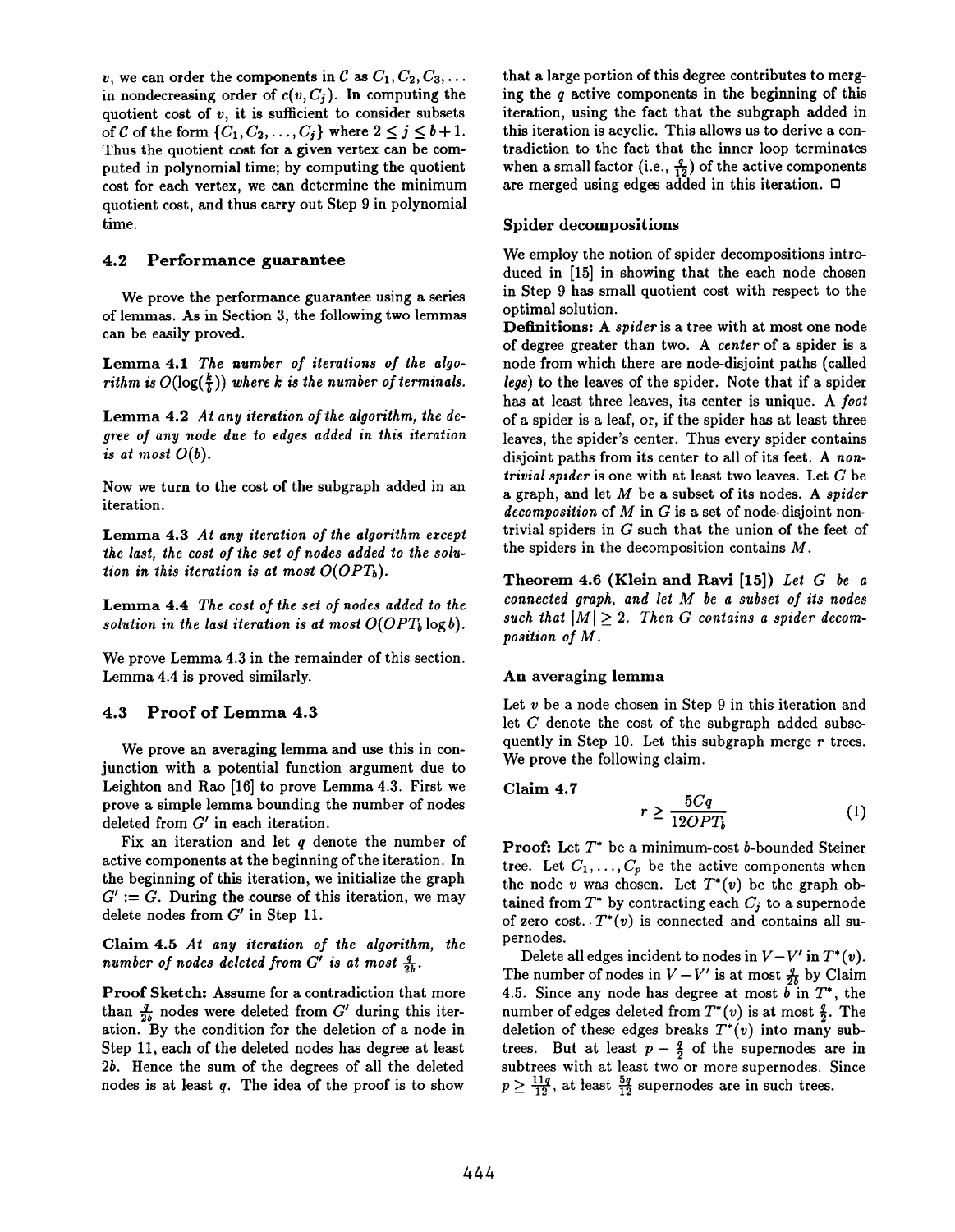Proposition 4.8 Let M denote the subset of supernodes that are in subtrees with two or more supernodes. Then we have

$$
|M| \geq \frac{5q}{12}
$$

We apply Theorem 4.6 to each subtree of  $T^*(v)$  with at least two supernodea to obtain a spider decomposition of  $M$ . We now compare the quotient cost of the node  $v$ chosen by the algorithm with that of each spider in the decomposition. To do this however, the center of each spider in the decomposition must be a real node (not a supernode) and the number of legs of each spider must be at most  $b + 1$ . It is easy to further partition a spider centered at a supernode into many nontrivial spiders each centered at a real node contained in this supernode such that the union of their feet contain the feet of the original spider. Let the centers of the resulting spider decomposition be the set of real nodes  $v_1, \ldots, v_t$ .

For a spider with only two legs, i.e., a path, pick any node in the path as its center. Let  $\ell_1, \ldots, \ell_t$  denote the number of nodes of  $M$  in each of these spiders respectively. Since every spider in the decomposition is nontrivial and is derived from  $T^*$ , each  $\ell_j$  is at least two and at most  $b + 1$ . Moreover, a spider with center  $v_j$  induces a subset of the current active components, namely the  $\ell_i$  components whose supernodes belong to this spider. Let the cost of the spider centered at  $v_j$  (i.e., cost of  $v_j$  plus the sum of the node-costs of the paths from  $v_j$  to the  $\ell_j$  components) be  $Cost_j$ . Then the quotient cost of  $v_j$  in the auxiliary graph  $E$ constructed in this loop is at most  $\tilde{\mathbf{r}}$ 

Since the algorithm chooses a vertex of minimu quotient cost in  $H$ , for each spider in the decomposition we have  $\frac{Cost_i}{t_i} \geq \frac{C}{r}$ . Summing over all the spiders in the cover yields

$$
\sum_{j=1}^t Cost_j \geq \frac{C}{r} \sum_{j=1}^t \ell_j
$$

Since the union of the feet of the spiders contains  $M, \sum_{j=1}^{t} \ell_j \geq |M| \geq \frac{5q}{12}$  by Proposition 4.8. Also  $\sum_{i=1}^{t} Cost_j$  is exactly the cost of the spider decomposition, which is at most that of  $T^*(v)$  which in turn is at most  $OPT_b$ . Substituting in the above equation and simplifying yields the Claim.  $\Box$ 

#### A potential function argument

Now we are ready to complete the proof of Lemma 4.3. Fix an iteration i and let the set of nodes chosen in Step 9 of the algorithm in this iteration be  $v_1, \ldots v_f$ in the order in which they were chosen.

Let  $\phi_j$  denote the number of active components in the solution after choosing vertex  $v_j$  in this iteration. Thus, for instance,  $\phi_0 = q$ , the number of active components at the beginning of this iteration in  $(S, F)$ and  $\phi_f \leq \frac{11q}{12}$ . Let the number of trees merged using vertex  $v_j$  be  $r_j$ . Then we have

$$
\phi_j = \phi_{j-1} - (r_j - 1) \tag{2}
$$

Let  $C_j$  denote the cost of the subgraph added by the algorithm in the step when vertex  $v_i$  was chosen. Then by Claim 4.7, we have

$$
r_j \ge \frac{5C_j q}{12OPT_b} \ge \frac{5C_j \phi_{j-1}}{12OPT_b} \tag{3}
$$

We now use an analysis technique due to Leighton and Rao [16] to complete the proof as in [15]. Substituting Equation (3) into (2) and simplifying gives

$$
\phi_j \le \phi_{j-1}(1 - \frac{5C_j}{24OPT_b})\tag{4}
$$

Unraveling (4), taking natural logarithms and simplifying finally yields

$$
\sum_{j=1}^{J} C_j = O(OPT_b)
$$

This completes the proof of Lemma 4.3.

Lemmas 4.1, 4.2, 4.3 and 4.4 together prove the performance guarantee in Theorem 1.4.

# 5 Algorithms under triangle inequality

In this section, we present the short-cutting techniques used in proving Theorems 1.61.7 and 1.8.

#### The algorithm for an approximate b-MST

- 1 Find an MST of the given graph [3]. Root the spanning tree at any node  $r$  of degree at least two.
- 2 Partition the edges of the tree into "claws", namely, sets of edges going from every internal node to its children in the tree. Sort the edges in every claw in the order of non-decreasing cost. Thus if a typical internal node  $v$  has children  $v_1, v_2, \ldots, v_d$  then for  $1 \leq i < d$ , the costs obey  $c(v, v_i) \leq c(v, v_{i+1}).$
- 3 We short-cut each claw locally by replacing edges from the internal node to its first  $(d - b +$ 2) children except the very first child, with edges between consecutive children. Thus if an internal node  $v$  has  $d$  children in the tree and  $d > (b - 1)$ , then replace the edges  $(v, v_2), (v, v_3), \ldots, (v, v_{d-b+2})$  in the tree with the set of edges  $(v_1, v_2), (v_2, v_3), \ldots, (v_{d-b+1}, v_{d-b+2}).$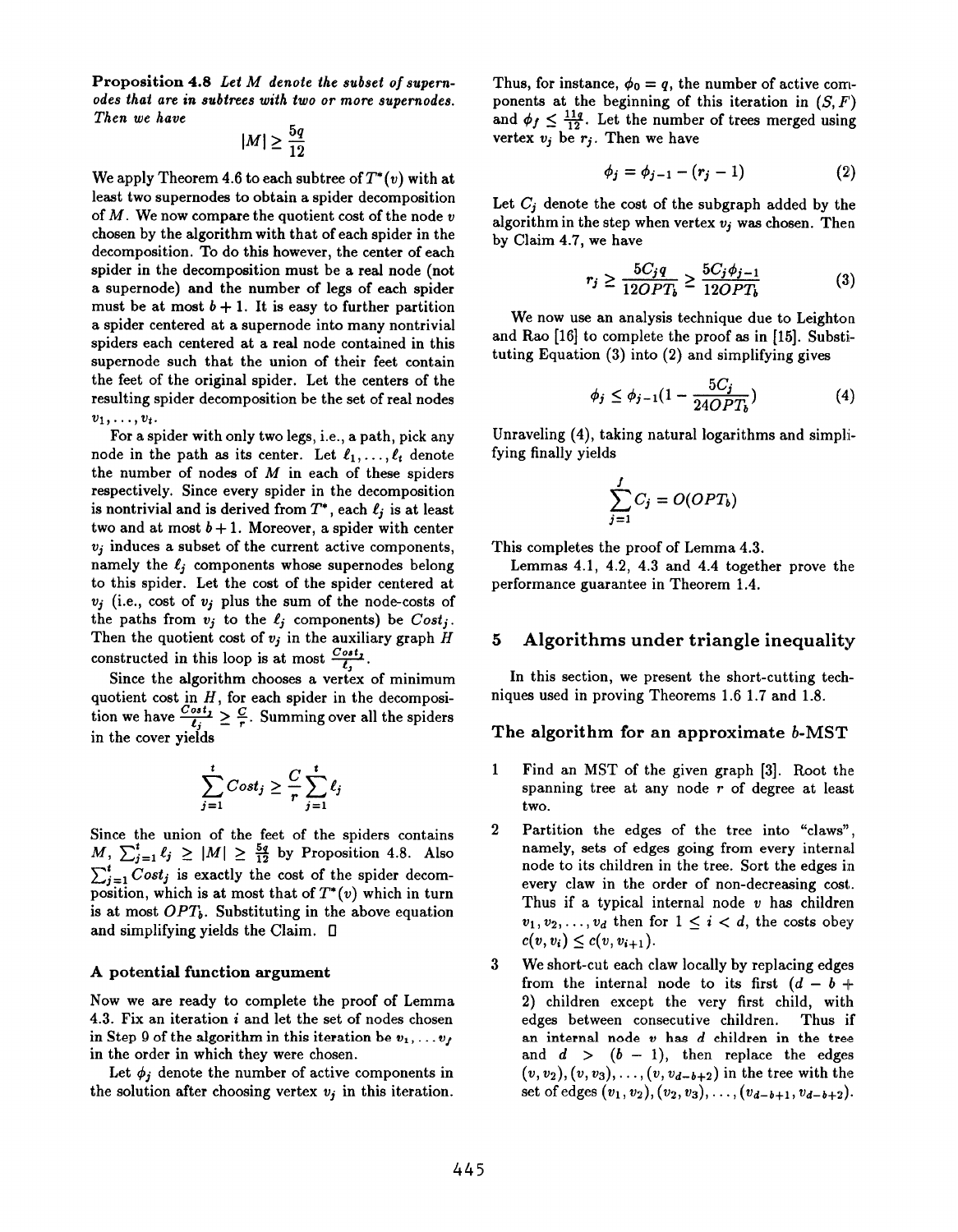#### 4 Output the resulting spanning tree.

It is straightforward to verify that the short-cutting above produces a degree- $b$  spanning tree. Using the fact that the cost of each claw is incressed by at most the cost of  $(d - b + 1)$  cheapest edges in it, we can prove the bound on the cost of the output tree. To prove the bound on the bottleneck cost, observe that the MST is also a minimum bottleneck-cost spanning tree and we used short-cuts of length at most two.

Next, we describe how to obtain a spanning subgraph that is two-edge-connected and has small total cost, degree and bottleneck cost. No edge is allowed to be duplicated in this subgraph. We then short-cut this subgraph to obtain a TSP tour as described in Theorem 1.7. Theorem 1.7 proves the case of  $k = 2$ in Theorem 1.8. However, we use the TSP tour obtained in Theorem 1.7 to prove Theorem 1.8 in its full generality.

#### The algorithm for 2-edge-connected spanning subgraphs

The algorithm for finding a 2-edge-connected spanning subgraph works in two phsses. In the first phase we use our  $b$ -MST algorithm to obtain a spanning tree of degree at most 3. We then augment the tree using edges in the square of this tree to get a 2-edge connected subgraph.

- 1 Find a 3-bounded spanning tree of the input graph using the previous algorithm. Denote this tree by  $T_1$ . Note that every internal vertex has either one or two children and that the root has two children.
- 2 Initialize the solution to be the tree  $T_1$ . We loop through the vertices of the tree starting from the root in a breadth-first fashion. For each vertex  $v$ , we do one of the following.
- 3 **Case 1:** The vertex  $v$  has two children. Let the children of the vertex  $v$  be  $v_1$  and  $v_2$ . We add the edge  $(v_1, v_2)$  to the solution. Case 2: The vertex  $v$  has a single child  $v_c$  in  $T_1$ . In this case add the edge  $(v_p, v_c)$ , where  $v_p$  denotes the parent of v in  $T_1$  and delete the edge  $(v, v_p)$ .
- 4 Output the resulting subgraph.

We can prove the following by a simple induction.

Claim 5.1 The subgraph obtained at the end of the algorithm is 2-edge connected and has maximum degree 4.

Theorem 5.2 The cost of the output subgraph is no more than four times the cost of a minimum spanning tree and the maximum cost of any edge in the subgraph is no more than four times that of a minimum bottleneck-cost spanning tree.

Using a more involved short-cutting procedure that bypasses the first phase of constructing a degree-three tree, we can improve the performance ratios in the above theorem to two for the cost and three for the bottleneck cost.

# TSP by short-cutting

The 2-connected subgraph (call it  $G_2$ ) obtained by the above algorithm has a nice structure: it can be viewed as a tree of cycles. Each vertex  $v$  with two children in  $T_1$ , can be uniquely identified with such a cycle that contains only descendants of  $v$  in  $T_1$ . Furthermore, these are exactly the vertices of degree four in  $G_2$ ; all other vertices have degree two in  $G_2$ .

Using this structure we can perform two-edgeshort-cuts on this 2-connected subgraph to obtain a TSP tour. We perform as many short-cuts as the number of degree-four nodes. Each short-cut involves two of the four edges incident on such a node. Also we can ensure that no two short-cuts involve the same edge of  $G<sub>2</sub>$ . We omit further elaboration of this short-cutting for lack of space. Since the tour is derived by simply short-cutting  $G_2$ , the cost of the tour is at most that of  $G_2$  by the triangle inequality. However, the bottleneck cost of the tour is at most twice that of  $G_2$ . Thus we prove the bounds in Theorem 1.7.

## Higher connectivities

Now we are ready to prove Theorem 1.8 in its full generality. The starting point is the TSP tour obtained in Theorem 1.7. Let  $c^*$  and  $b^*$  denote the cost of a MST and the minimum bottleneck-cost of a spanning tree of the input graph respectively. By Theorem 1.7, we can obtain a TSP tour of cost at most 4c\* and bottleneck cost at most 8b\*. Let the vertices in this tour be numbered  $v_1, v_2, \ldots, v_n$ . We add edges to the tour as follows to convert it into a k-connected graph as follows: For each vertex  $v_i$ , add edges joining  $v_j$  to each of its neighbors to the right reachable from it using a path of at most  $k$  edges in the tour. Thus for each vertex  $v_i$ , we add the edges  $(v_i, v_{(i+2) \text{ mod } n}), \ldots, (v_i, v_{(i+k) \text{ mod } n}).$  It is easy to see that the resulting graph is  $k$ -connected. The degree of every node in this graph is  $k + 1$ . Since each short-cut employed replaces a path of at most  $k$  edges, the bottleneck cost goes up by this factor. This proves that the bottleneck cost of this subgraph is at most  $8kb^*$ .

The cost of the graph obtained this way is  $\frac{k(k+1)}{2}$ times that of the TSP tour that we started with. This in turn is at most  $2k(k + 1)c^*$ . However, we can apply an approximate min-max relation between the cost of a MST and the value of a packing of cuts in the graph derived in [10] to obtain a better performance guarantee. In particular, if  $OPT_k$  denotes the